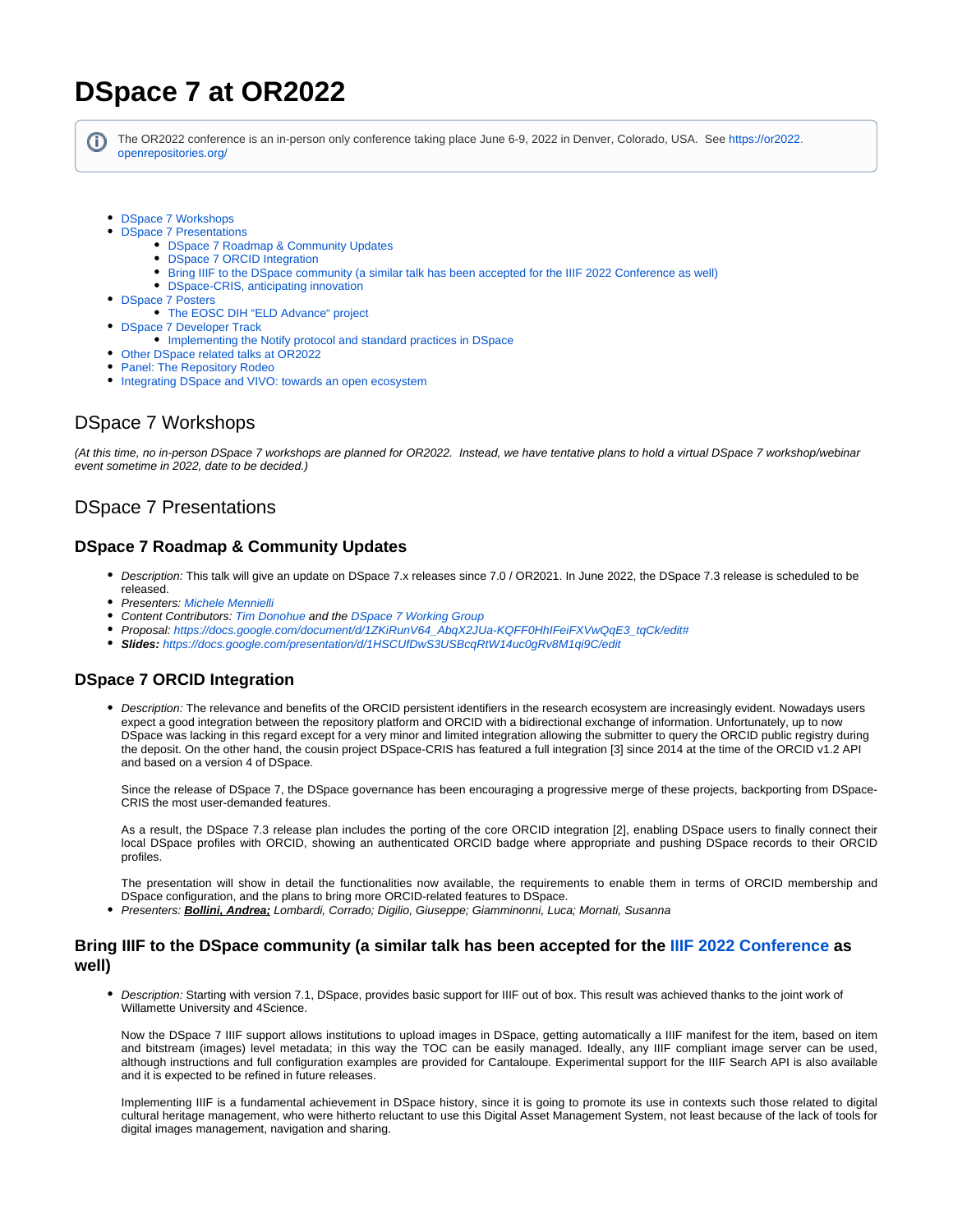The presentation will introduce the available features, the architecture, the tools and strategies that can help institutions to deal with large collections using bulk imports.

Presenters: Andrea Bollini, 4Science; Claudio Cortese; Michael Spalti, Willamette University

#### <span id="page-1-0"></span>**DSpace-CRIS, anticipating innovation**

Description: DSpace-CRIS is the first open source CRIS/RIMS platform in the world. In 2022 the project will reach is 10th anniversary since the first open-source release of the version 1.8.2 alfa took place in November 2012.

Technically it is a fork of the DSpace platform, but the two communities have always walked together with the aim of bringing all the general purposes features of DSpace-CRIS to the main community. With version 7 and, especially, with the introduction of configurable entities in DSpace, the gap between these two "cousin" projects has been drastically reduced. However, thanks to the DSpace-CRIS community's increased experience in dealing with very complex use cases that have only recently found their way into "simple" DSpace, there are still many areas where DSpace-CRIS provides more advanced and still unique functionalities.

- The presentation will summarize unique features and characteristics of DSpace-CRIS over DSpace in 7 minutes.
- Presenters: **Bollini, Andrea**; Ballarini, Emanuele; **Buso, Irene**; Boychuk, Mykhaylo; Cortese, Claudio; Digilio, Giuseppe; Fazio, Riccardo; Fiorenza, Damiano; Giamminonni, Luca; Lombardi, Corrado; Maffei, Stefano; Negretti, Davide; Orlandi, Sara; Pascarelli, Luigi Andrea; Perelli, Matteo; Scancarello, Immacolata; Scognamiglio, Francesco Pio; Mornati, Susanna

## <span id="page-1-1"></span>DSpace 7 Posters

### <span id="page-1-2"></span>**The EOSC DIH "ELD Advance" project**

• Description: The poster will provide an overview of the ELD ADVANCE project supported by the European Open Science Cloud Digital Innovation HUB (EOSC DIH).

In spring 2021, as part of the OpenAIRE ELD project 4Science released two new services: the Data Correction (based on the OpenAIRE Notification Broker), to enrich repository data by exploiting the vast amount of information made available by OpenAIRE, and the Publication Claim (based on the OpenAIRE Graph), to ensure that the repository stays up to date by automatically discovering new content produced by the institution's researchers in the OpenAIRE Graph, thus reducing the manual input from researchers.

This new project aims to achieve full impact extending these services to plain DSpace repositories making them available out-of-box in the latest releases of DSpace as it was already done in DSpace-CRIS.

Moreover, additional technical improvements will be introduced to streamline the adoption and set the basis for future extensions of the services. Presenters: Andrea Bollini, **Irene Buso**, Susanna Mornati, Giuseppe Digilio, Luca Giamminonni, Androniki Pavlidou

# <span id="page-1-3"></span>DSpace 7 Developer Track

#### <span id="page-1-4"></span>**Implementing the Notify protocol and standard practices in DSpace**

- Description: We will present the Notify implementation that is currently proposed for the official adoption in DSpace. A technical introduction about the COAR Notify project [1] will be provided, showing how the use of the Linked Data Notification protocol [2], standard messages and patterns allow to integrate the repository with relevant services in a distributed, resilient and web-native architecture. The implementation has been made available as a patch for DSpace 5 and 6 in February 2022 and it is proposed for official inclusion in DSpace 7 [4, 5, 6]. This first implementation is based on the definition of a Minimum Viable Product reviewed with the COAR Notify Working Group, funded by U. Minho and developed by 4Science focused on the open peer-review scenarios. The Harvard University is currently updating their digital services and has adopted the Notify protocol to better integrate their DSpace Institution Repository with their Dataverse Data Repository. The Open Peer-review and IR – Data Repository integration scenarios will be demonstrated.
- Presenters: **Bollini, Andrea**; Lombardi, Corrado; Maffei, Stefano; Welling, William; Carvalho, José

# <span id="page-1-5"></span>**Other DSpace related talks at OR2022**

This section includes other DSpace-related talks proposed for OR2022. Please feel free to add your own talks.

#### <span id="page-1-6"></span>Panel: The Repository Rodeo